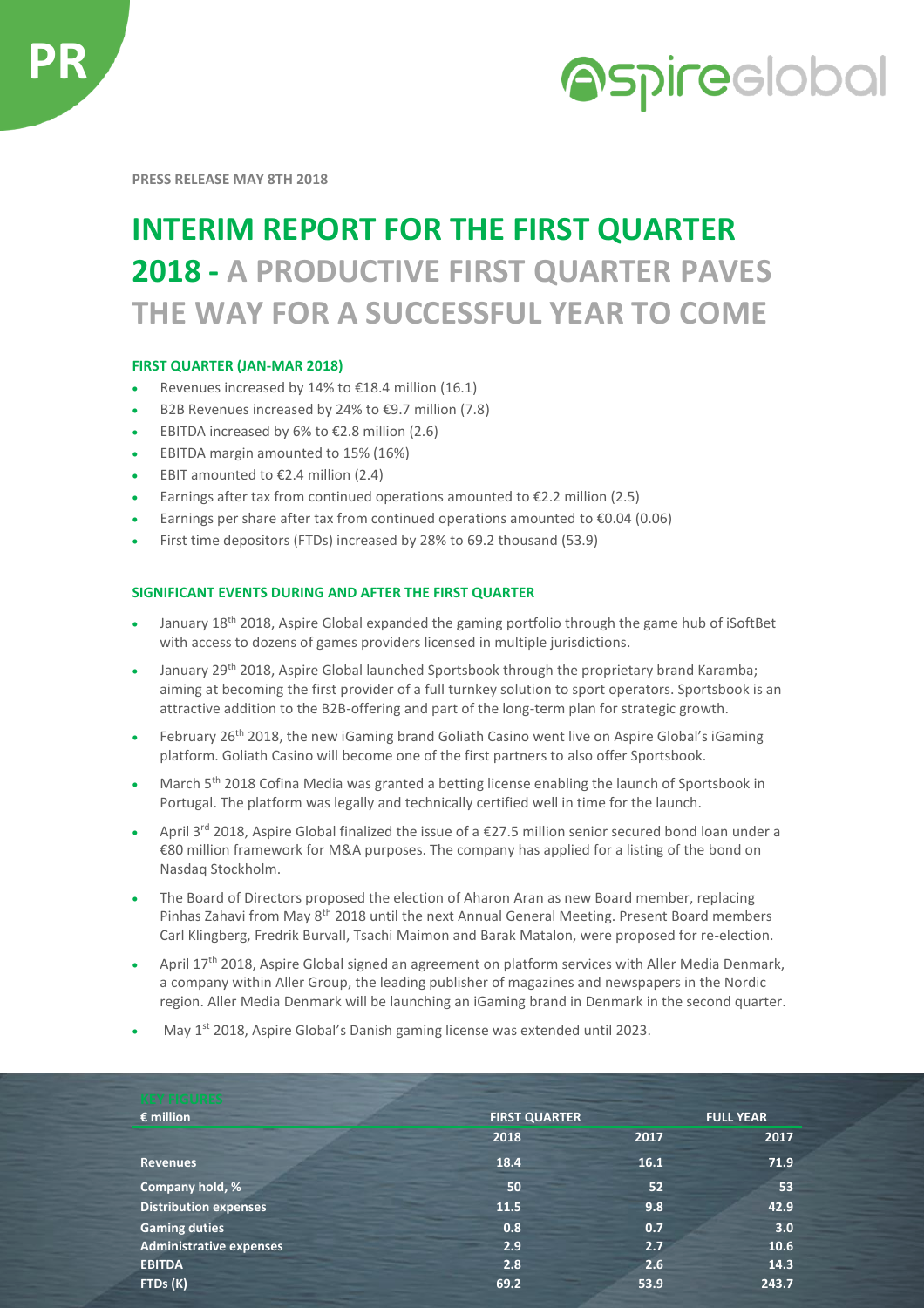# **A WORD FROM THE CEO**

I am happy to present yet another positive quarter with continuous strong organic growth and EBITDA development compared to last year. 2018 started off with the launch of Sportsbook, a major event as the company entered into the largest field of iGaming and became the first provider of a full-service platform solution for casino and sports operators. The initial response exceeded expectations and we look forward to putting the product to the real test as the World Cup starts in just over a month. Meanwhile, we are exploring a number of M&Aopportunities and increase the focus on Karamba.

After a seasonal, slower start to the first quarter contrasting the strong year-end, volumes rebounded creating a very positive trend that lasted all the way in to the second quarter. We feel confident in reaching solid year-on year growth in line with previous performance.

#### **STREAMLINING THE PORTFOLIO**

The past year we expanded the customer base with a number of key accounts that quickly reached substantial levels of contribution. We are becoming better at assessing future potential for a tentative brand, as well as long-term performance based on early indicators. We also wish to focus more on bigger brands than previously. Against this backdrop, we decided to streamline the platform somewhat in conjunction with the recent technology roll-out, upgrading bigger brands to the new standard while closing down some of the operators with persistent low activity, creating a more solid customer-base.

## **NEW VERTICALS TO THE PLATFORM**

The launch of Sportsbook in January was a major event for the company and the sports vertical will be live with three brands in time for the World Cup in June. The initial reactions to the sports vertical exceeded our expectations, enabling new partnerships and allowing Karamba to target an entirely different audience. We invested significantly in marketing campaigns for Sportsbook during the first quarter, and will continue to do so going forward, expecting a positive impact in the quarters to come. We also continue to broaden our offering in other ways, including yet another new vertical targeting a new audience and intensified game development. We see a particular interest in our own games from our own players, partners' players and external operators, another growing target group. We have not emphasized game development before, but it is an asset we intend to develop from now on, as it is a successful and profitable product that gives us to control over additional parts of the value chain.

#### **STRONG FOCUS ON REGULATED MARKETS**

We are very excited about the new partnership with Aller Media Denmark; a company within Aller Group, the leading Nordic publisher of weeklies and magazines with a strong online presence. This is exactly the kind of partnership we are looking for in regulated markets going forward. We have seen the strong effect with Cofina Media in Portugal and we hope to repeat the trend with Aller Media Denmark that will become one of the first Nordic media companies to add an iGaming-offering to their business. Aspire Global has been operating in Denmark for six years under a gaming license which was recently extended until 2023. We will also be applying for a Swedish license in time for the regulation of the Swedish gaming market in 2019, following a recent bill proposed in April.